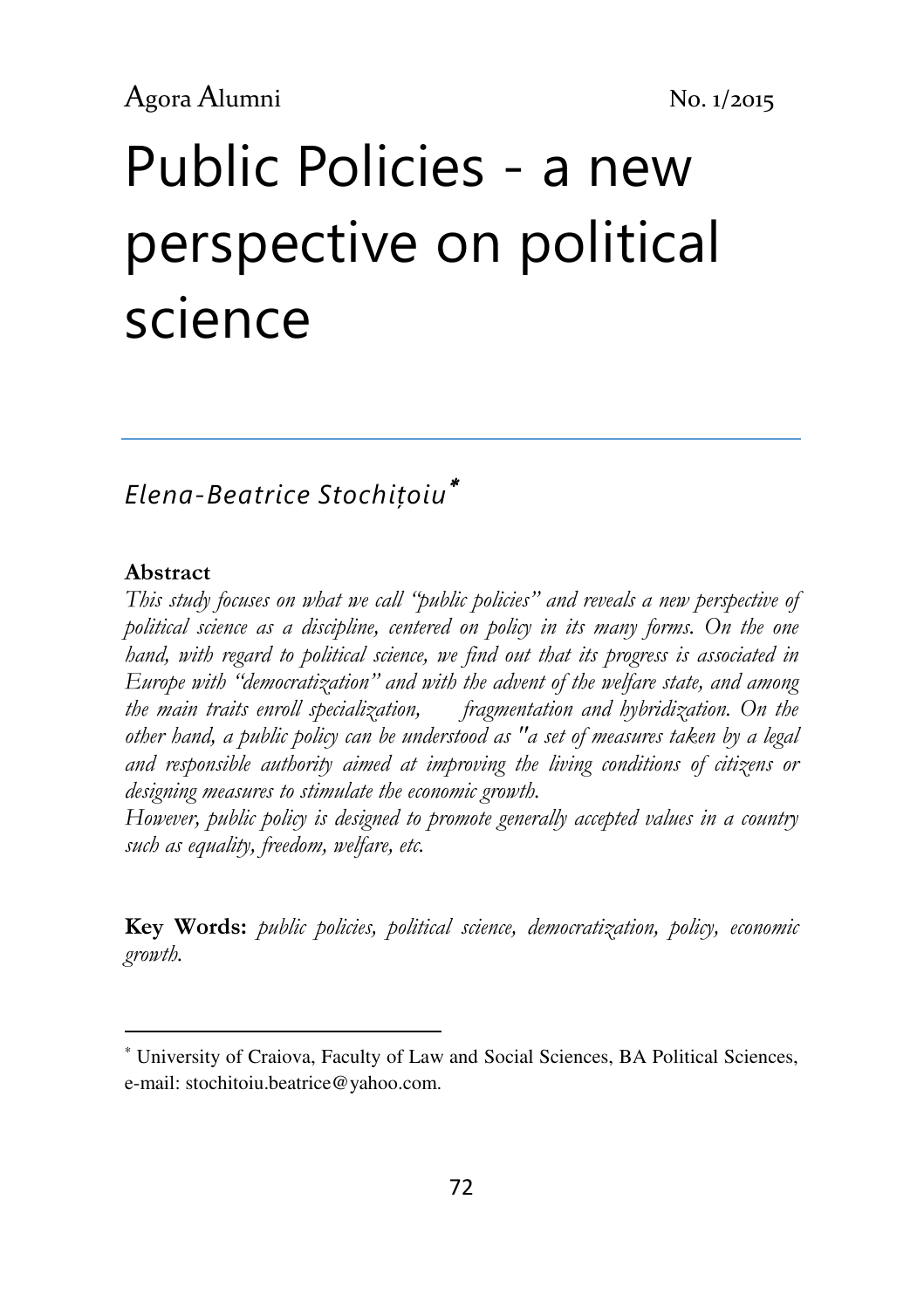## Agora Alumni No. 1/2015

The term "public policy" entered the language of the specialized studies and everyday language in Romania quite late (the end of 90') and there still are many ambiguities of the common sense of the scope of this notion. A possible explanation could be that, the term was borrowed from English - "policy"- but there is not a specific translation into Romanian language, other than that of policy. Traditionally, the policy means the activity of political parties, of institutions legitimated by democratic mechanisms (the Parliament, The government and their working appliances), policy statements, election campaigns, etc, from here the temptation of terminology level's contamination. So, Romania preferred the term from French literature -"politiques publiques" – which means a network of interrelated decisions about choosing objectives, means and resources allocated to achieve them in specific situations.

The concept of "public policy" meets a whole series of definitions, from the simplest -what governments choose to do or not to do- to the most instrumentalist - a purposeful course of action followed by an actor or group of actors, addressing a problem (Profiroiu, 2009: 13-14).

These definitions, among others detained in the scientific literature, allowed the separation of certain features of public policies: it is a set of actions - includes actions, activities, decisions or financial resources whose achievement or allocation is ensured by constraining force; represents the general scenery of public policy objectives; the subjects or recipients are determined by the public policy objectives; it follows to realize certain objectives or determined purposes. In the scientific literature, these traits" give consistency to public policy" (Miulescu, 2009: 7-8).

According to Andrei Trandafira, the importance of this study is to see in what extent we can use the institutional instruments we have available to achieve a more efficient process of public policy.

The public policy research represents a border area between several "classical" disciplines such as: political science,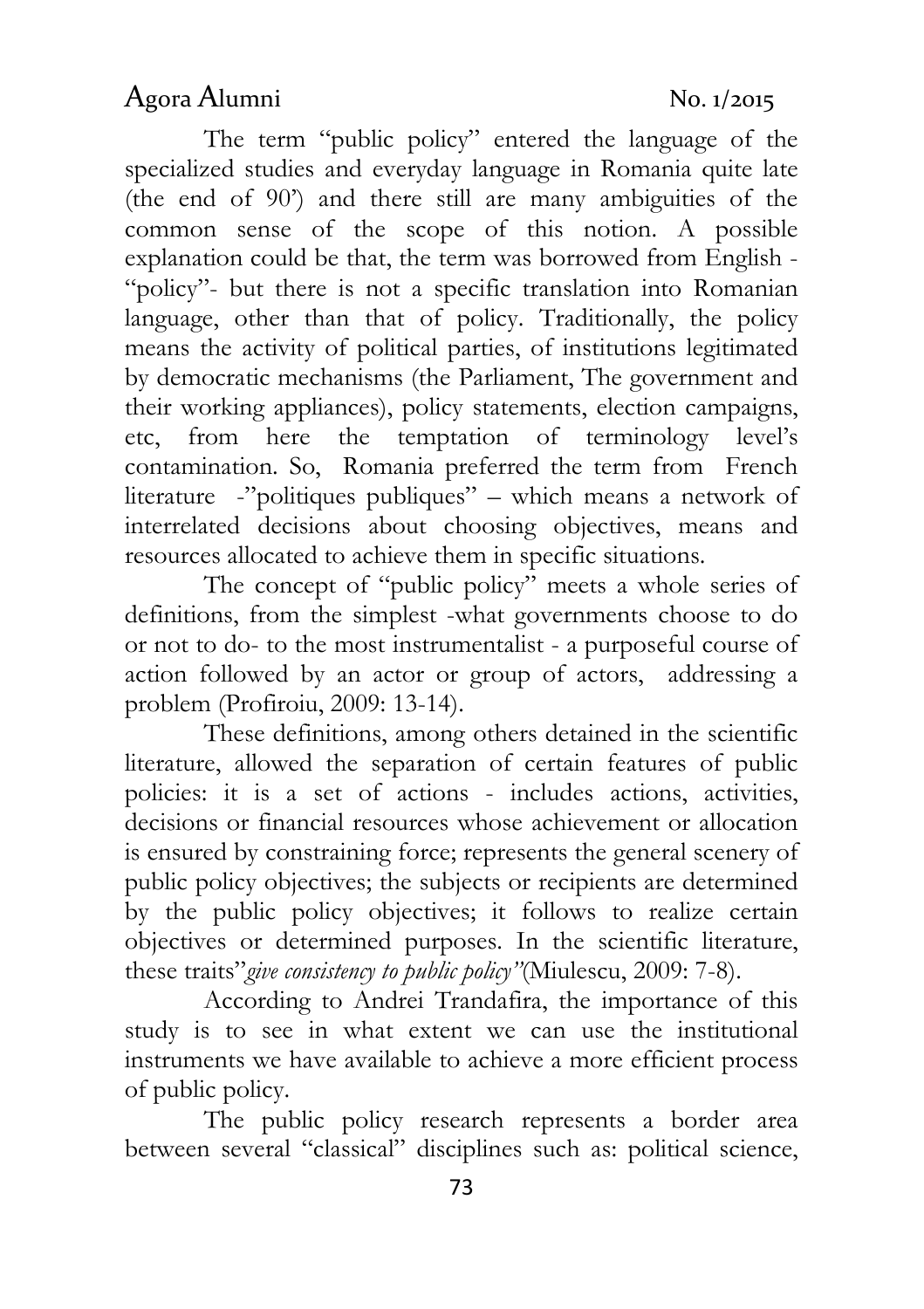### Agora Alumni No. 1/2015

sociology, social psychology, legal or economic science. The study of public policy would be the most recent branch of political science. Regarding the techniques and research methods, they are borrowed from various social disciplines and adapted to the instruments for each study (Dascalu, 2011: 10).

As a subject, political science is defined by its substance concerns by "dropping" it on the policy in its many forms, becoming more and more a discipline based on articles (Goodin, 2005: 24). The hybridization process consists, first of all, in taking and giving loan concepts, theories, methods. Borrowing methods and statistical techniques is not always beneficial. Many political scientists using quantitative methods extend the boundaries of political knowledge. Still, others are motivated primarily by the interest in technique and not in substance (Goodin, 2005: 101).

The political science borrowed major concepts from: sociology (social class, accommodation), psychology (attitude, personality), economy (resource allocation, deficit), etc.

Regarding the political science and its entire context, no political scientist, claimed to have told the whole story, But inevitably, must be recognized, that we witnessed to the professional maturity of political science like a discipline. The science of politics had its origins and experienced its first increase in the ancient Mediterranean world, in medieval Catholic, Renaissance, Reform, Enlightenment and 19th century in Europe, but it was about individual research. In the 19th century, with the development of the European universities, the teaching about the state, administration, politics and public policy developed, increasing more and more in universities. A number of the magazine "European Journal of Political Research" (Valles and Newton, 1991) is dedicated to postwar history of west - European political science. The political science progress in Europe was associated with democratization, for obvious reasons and the appearance of the welfare state, because an activist, open, penetrating state, requires large amounts of information on the political and policy performance (Goodin, 2005: 79).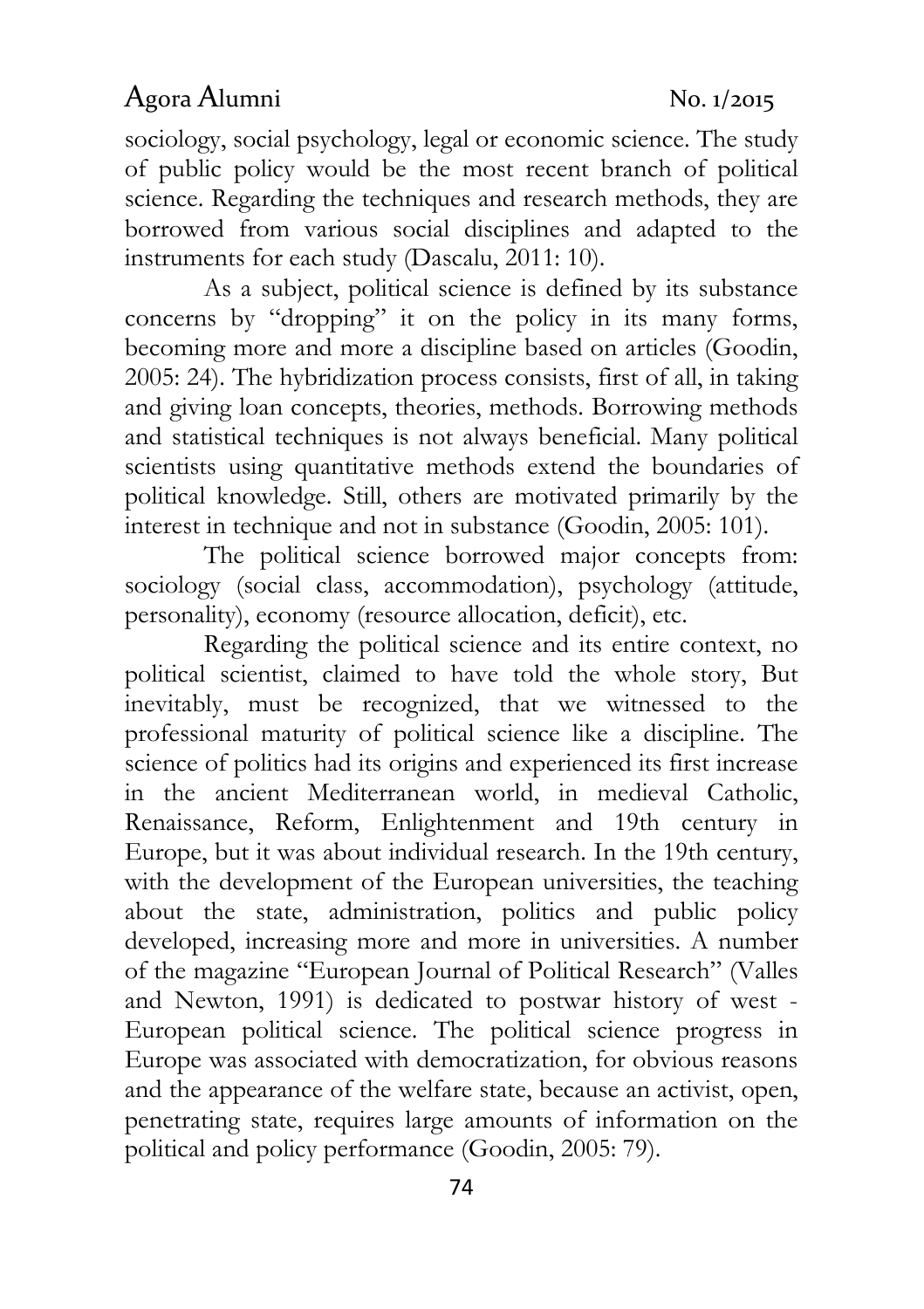#### Agora Alumni No. 1/2015

Political scientist H. Laswell said it best: at its most basic level, politics is the struggle of "who gets what, when, how". This struggle may be as modest as competing interest groups fighting over control of a small municipal budget or as overwhelming as a military stand-off between international superpowers. Political scientist study such struggles, both small and large, in an effort to develop general principles or theories about the way the world of politics works. The diverse structure of political science reflects the diverse kinds of problems the discipline attempts to analyze and explain.

Although political scientists are prone to debate and disagreement, the majority of them see the discipline as a genuine science. As a result, political scientists generally strive to emulate the objectivity as well as the conceptual and methodological rigor typically associated with the so-called ''hard'' sciences. They see themselves as engaged in revealing the relationships underlying political events and conditions. Based on these revelations, they attempt to state general principles about the way the world of politics works. Given these aims, it is important for political scientists` writing to be conceptually precise, free from bias, and well-substantiated by empirical evidence. Knowing that the political scientists value objectivity may help you in making decisions about how to write your paper and what to put in it (Goodin, 2005: 79).